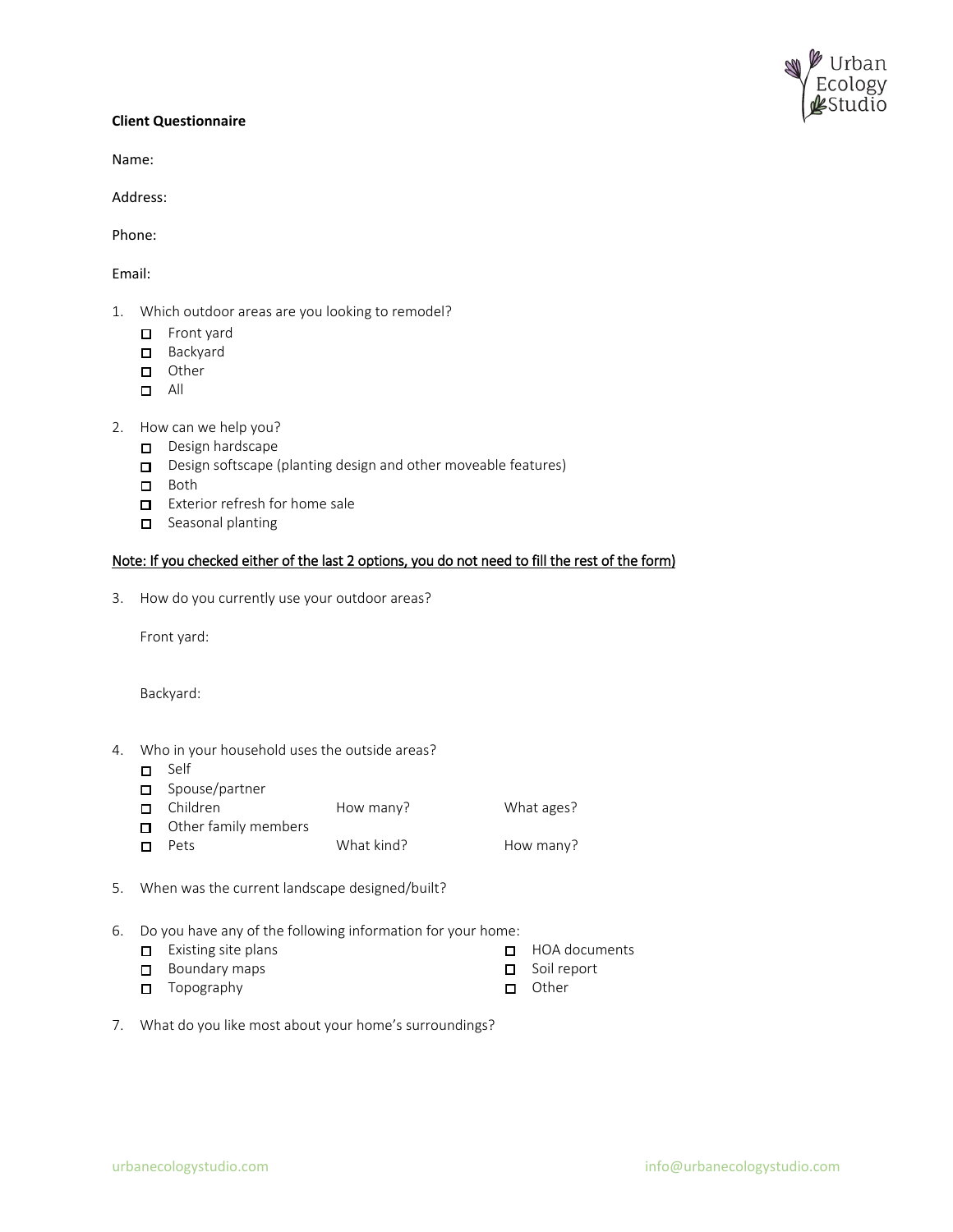

8. What do you dislike about your current landscape?

| 9. | Are there existing features you would like to remove?                                                                                                       | $\Box$ Yes                                                                                        | $\Box$ No    |  |
|----|-------------------------------------------------------------------------------------------------------------------------------------------------------------|---------------------------------------------------------------------------------------------------|--------------|--|
|    | 10. Are there features that you wish to renovate and keep?                                                                                                  | $\Box$ Yes                                                                                        | $\square$ No |  |
|    | 11. Does anyone in your house have allergies<br>(bees, pollen, grass etc.)?                                                                                 | $\blacksquare$ Yes                                                                                | $\Box$ No    |  |
|    | 12. Do you have privacy/noise issues?                                                                                                                       | $\blacksquare$ Yes                                                                                | $\square$ No |  |
|    | 13. Drainage issues / Is there a place in your yard that is always wet?<br>If yes, where?                                                                   | $\Box$ Yes                                                                                        | $\square$ No |  |
|    | 14. Do you have a pest problem?<br>(gophers, rabbits, rodents, snails, squirrels, etc.)                                                                     | $\Box$ Yes                                                                                        | $\Box$ No    |  |
|    | 15. Are you considering replacing your lawn<br>with a more drought tolerant/eco-friendly alternative?                                                       | $\Box$ Yes                                                                                        | $\Box$ No    |  |
|    | 16. Do you want to see more plants in your landscape?<br>Yes, I am a maximalist<br>$\Box$<br>No, I am a minimalist<br>□<br>I'm somewhere in the middle<br>□ |                                                                                                   |              |  |
|    | 17. What is your design aesthetic? (Please check a maximum of 4)                                                                                            |                                                                                                   |              |  |
|    | Adventurous<br>□<br>□<br>Traditional/formal<br>О<br>О<br>Modern<br>о<br>$\Box$<br>Mediterranean<br>0<br>□<br>Contemporary<br>О<br>О                         | English cottage<br>Desert/xeriscape<br>Tropical<br>Zen/Japanese<br>Naturalistic/wildlife friendly |              |  |

- French country
- **n** Mid-century
- □ Boho/eclectic
- Hygge/Scandinavian
- **Other**